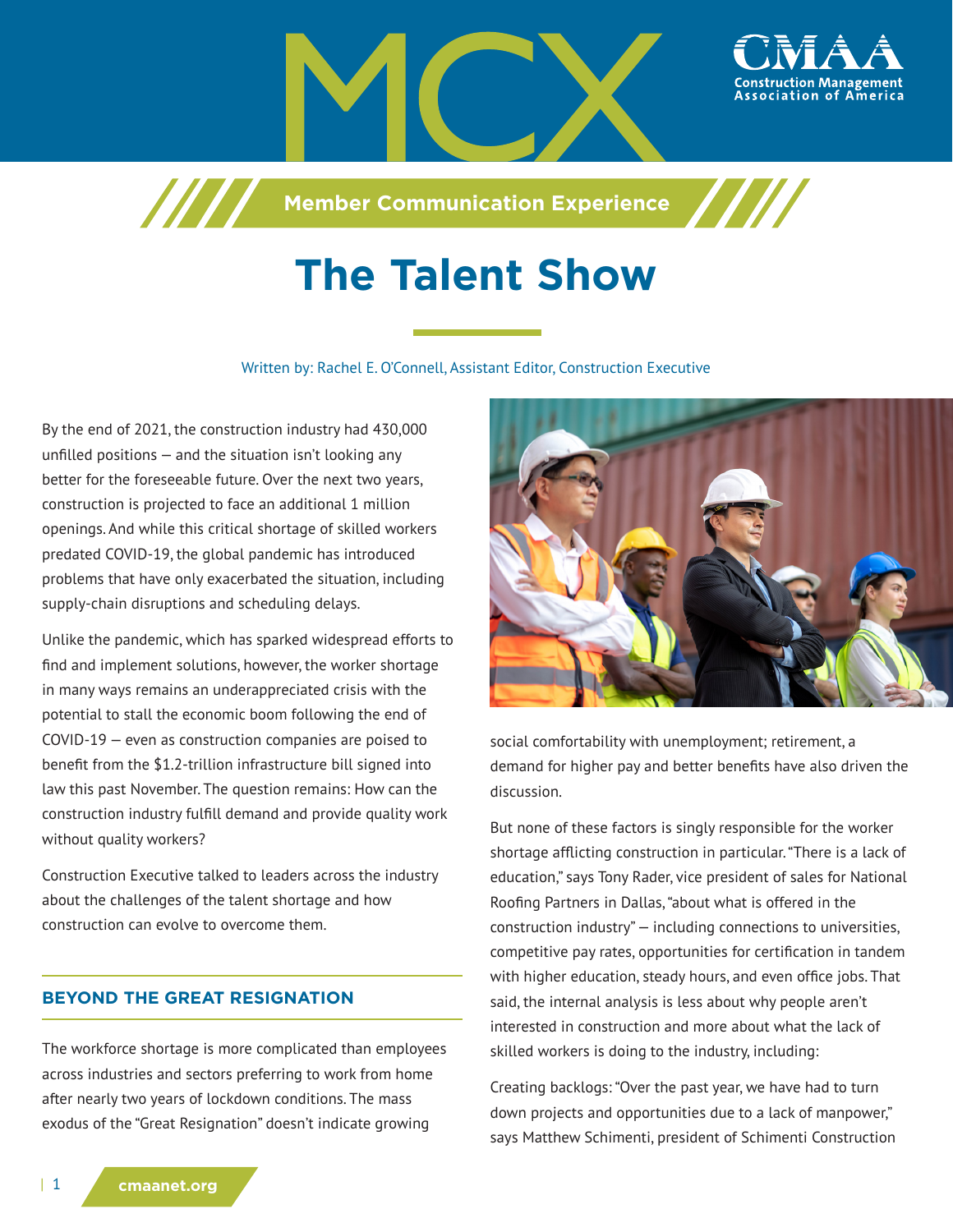Company in New York City. "The shortage of talent is impacting us onsite and in the office, creating an urgent need for trained professionals who know how to navigate the industry and provide top service."

777 T

Contractors are faced with a catch-22. Pre- and early-pandemic, they dreaded a dwindling backlog, with projects threatening to run out completely in 2020. (Associated Builders and Contractors' Construction Backlog Indicator was at its lowest point in November 2020; following a steady period of recovery, it dropped again in August 2021.) Now, with projects up and running in tandem with the infrastructure bill, contractors find themselves in high demand but lacking the staff to sign onto projects. "There are companies with the largest backlog they've ever had," Rader says, "but they can't get materials right now, so the work is being shoved to next year."

This has the potential to further exacerbate internal skills gaps. "I've heard of three large firms that have laid off some individuals just because of their backlogs," says Rader, who served as national chair of ABC in 2019 and is familiar with the ebb and flow of economic issues, including how acts of Congress can lead to a balancing act. In the case of the infrastructure bill, while the legislation is meant to create  $i$ obs for the industry  $-$  and to improve the nation's decadesold infrastructure  $-$  it has a flaw when considered within the context of the workforce shortage. "You don't have enough people to do the work on the infrastructure side," Rader says. "It's going to put more strain on the industry in terms of labor when we're already strained enough."

Worsening delays: While delays are a normal part of any project, recent materials interruptions have caused schedule disruptions so severe that the industry has begun implementing force majeure clauses and considering how long-term an "act of god" can reasonably be considered within the law. These processes and procedures can obfuscate the fact that continued, frequent delays are being compounded by a lack of workers to use the materials once they finally arrive.

"The biggest impact on us from the workforce shortage has been with our trade partners," says Michael Funck, senior vice president at Wohlsen Construction. "The effects are impacting the ability to meet schedules and deliver quality work. We see this as somewhat of a double impact, as you have less labor to put on the project, but you have much more inexperienced

labor as well.

Complicating COVID-19: While it may seem as if the pandemic is behind us, force majeure and a fluctuating backlog wouldn't be the major problems they are if it weren't for COVID-19, which has forced a number of small businesses to shutter their doors, including in construction. The pandemic can also be credited with confining would-be construction workers indoors, stalling projects not deemed "essential" and making an already-risky field environment seem downright inhospitable.

"The impact of COVID-19 cannot be ignored," Schimenti says. "The industry is experiencing issues finding new talent, largely due to lifestyle changes following the pandemic. Talent has decided to move into new industries, new geographies and pursue alternate career paths as a response to this cataclysmic interruption to our society."

Worse, the existing workforce is aging out. "The 'graying' of our industry is jumping out since COVID-19 hit," Funck says. "There has been an acceleration of tenured tradesman retiring. As the talent gap has grown, so has the leadership gap."

## **ONE PROBLEM, MANY SOLUTIONS**

A serious problem at the start of 2020, construction's worker shortage is approaching crisis levels. To meet this multifaceted problem head-on will require an equally multifaceted response. "The solution to the shortage is awareness, education, and early intervention," Schimenti says. "We need to capture new talent at the source, focusing on building interest in construction as a career."

To that end, Schimenti Construction has implemented a variety of solutions, including:

- » Initiating a Career Development Rotational Program, which invites students to complete internships with the company.
- » Sourcing interns via ConstructReach, a workforcedevelopment program offering experiences that expose a diverse or minority population to sustainable careers in construction.
- » Becoming a dedicated member of the ACE Mentor Program, which provides mentorship opportunities to high-school students looking to join the construction field.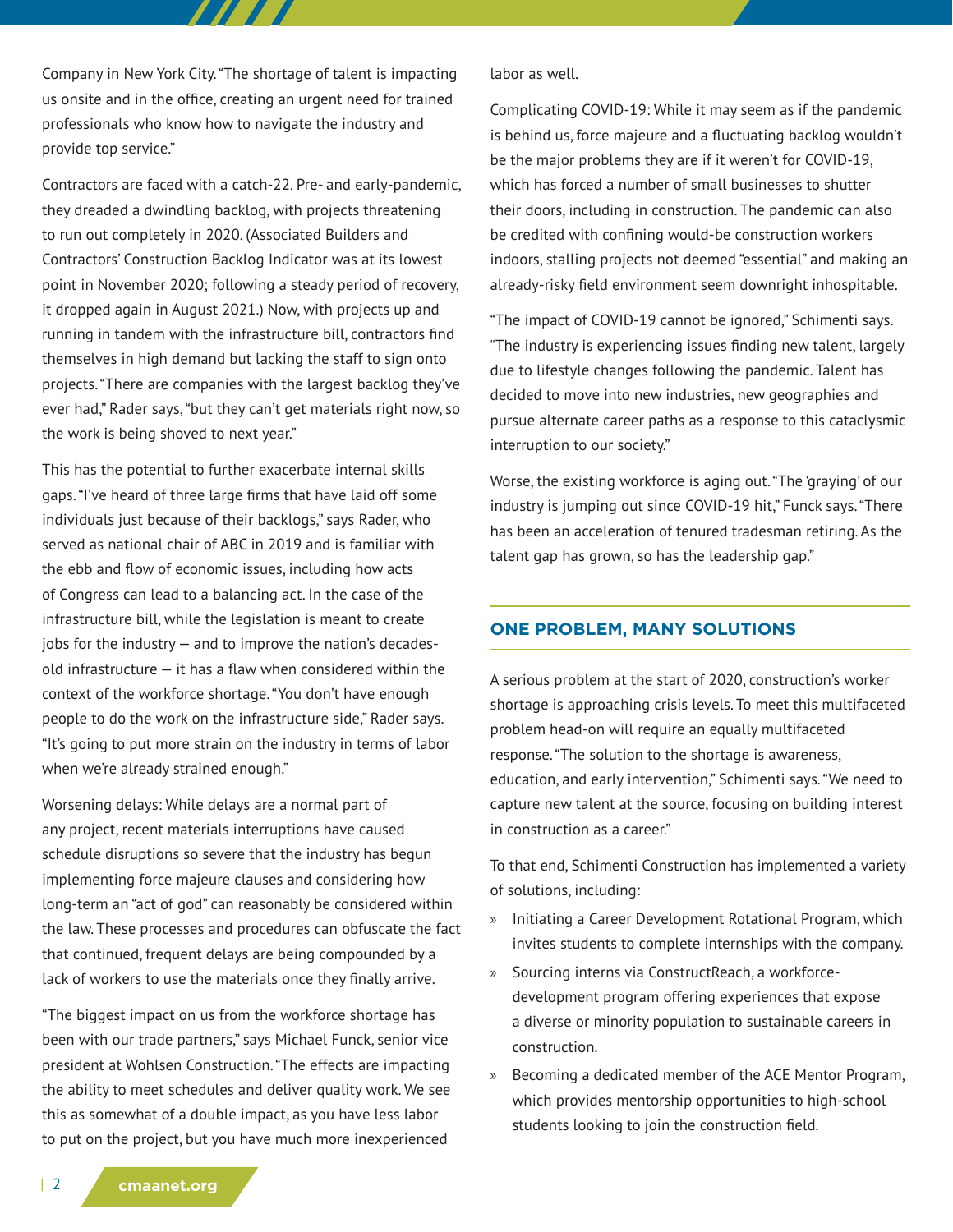» Sponsoring scholarships for college-bound seniors intending to pursue careers in the design and construction industry.

777 T

Funck likewise suggests broadening the traditional labor pool by employing more women, improving reentry processes for those with criminal records, supporting individuals with access issues to jobsites, and assisting those who have been out of the workforce completely. Contractors should also consider other measures for both growing the pipeline and optimizing efficiencies for the existing workforce, according to Funck, such as:

- » Expanding ABC chapter training centers to allow for growth.
- » Conducting outreach to primary and secondary schools, including holding camps for construction geared toward girls.
- » Improving project planning, so labor needs are evenly distributed.
- » Bringing on trade partners earlier in the process, so it becomes possible to reduce labor needs, reduce waste, and improve productivity.

While the industry's response to the workforce shortage needs to be multipronged, Rader also thinks there's room for a more unified approach, particularly in his own sector. "The roofing industry has been somewhat fractured in the way it tries to attract young people," he says. With that in mind, Rader collaborated with NCCER, CES Consultants and ABC to launch an apprenticeship program for the roofing industry. Approved by the U.S. Department of Labor, the four-year program conducted a pilot class of 12 participants from four companies in September 2021—but Rader isn't content to stick to Texas. "Once we get through the first program, the goal is to roll this out to all of ABC's other chapters that have training facilities," he says. "That rollout is our benchmark for success."

Rader is working with those chapters to customize the curriculum and obtain a "rubber stamp" from the DOL. He believes this training is crucial to solving the labor shortage, because people who graduate will have an education, some college credits and a complete career path laid out before them.

Even those contractors that haven't been seriously affected by the pandemic are concerned about their workforce. Chamberlin

Roofing & Waterproofing in Texas, for example, rotates employees among different market sectors to minimize gaps. In addition to recruitment efforts, Chamberlin is focused on retention, according to Tommy Hernandez, the company's vice president of human resources. Chamberlin works actively with organizations that connect contractors with students, and also has a robust employee referral program.

"We have an extensive employee development program called Chamberlin University," Hernandez says. "We believe in taking the risk of hiring unskilled labor wishing to have a career in the trades and invest in their development. We also lean heavily on apprenticeship and internship programs that allow us to hire and develop individuals earlier."

Similarly, Harrison, Walker & Harper is fighting the shortage through simultaneous recruitment and retention efforts. "With increased efforts in training and more effective use of technology, we have delivered more personalized opportunities than ever before," says Robin Kennedy, chief human resources officer at HWH. "We have also continued to review compensation and benefits, looking for the right spot of competitiveness without breaking the budget."

## **A CHICKEN-AND-EGG SITUATION**

As a further response to labor shortages, construction industry staff wages were expected to increase an average of 3.23% in 2021, according to PAS's Contractor Compensation Quarterly report. But that still might not be enough to attract a new generation of workers. In fact, the bright future of the built world is about to run up against a classic chicken-and-egg situation: Should contractors focus on factors that affect workers on the job, such as materials and scheduling, thus making the industry more attractive to potential recruits? Or should they concentrate directly on identifying and recruiting new talent, in the process reshaping the industry to accommodate them?

"We need to come together as an industry, galvanized by this issue to invest in programs that bring new talent in," Schimenti says. "We need to prioritize working with young, upcoming talent and engaging with them early on."

Early recruitment is not a new idea, but it is catching on,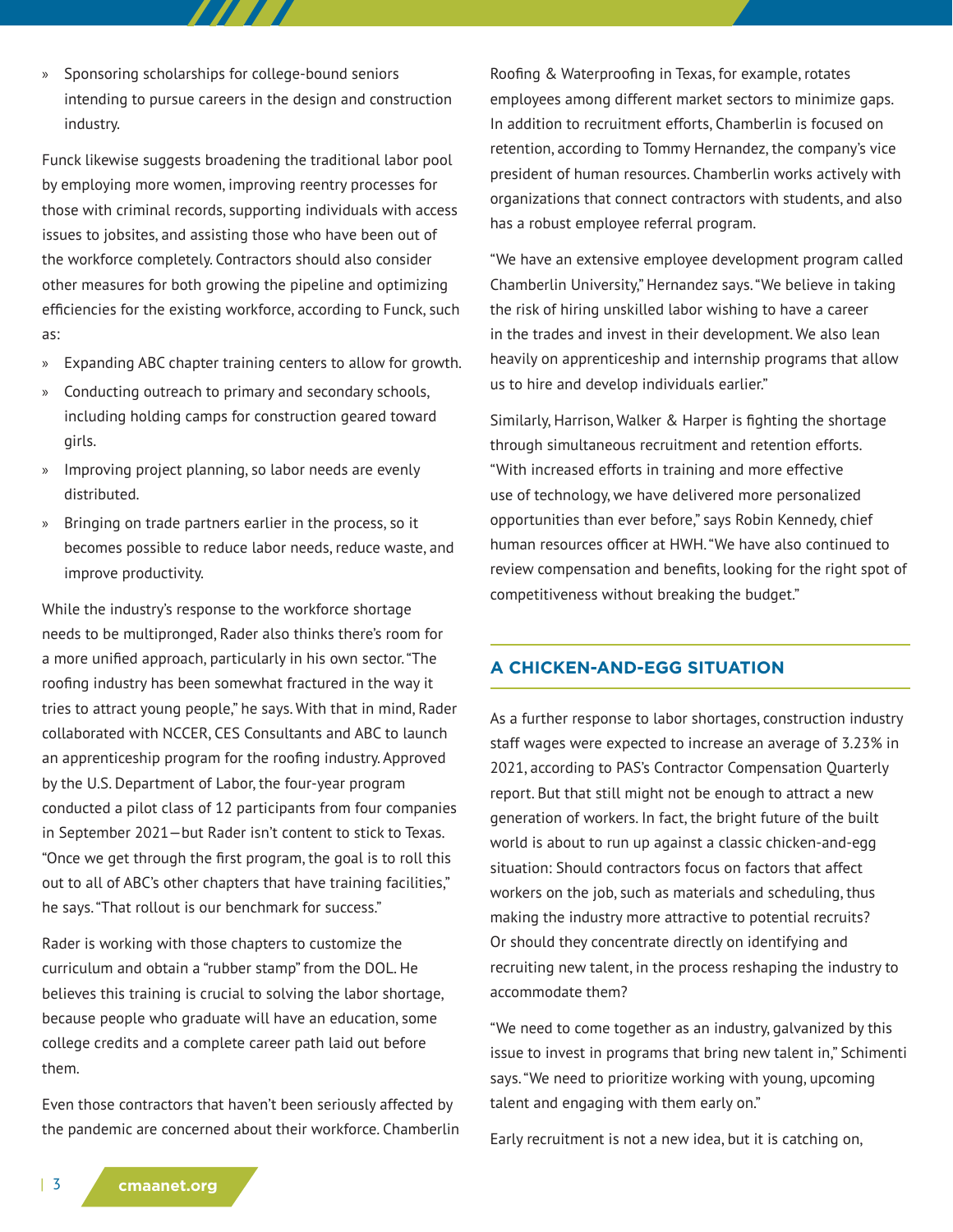including at companies like HWH. "We need to provide more construction industry education, exposure, and experiences to younger kids, and encourage them to consider careers in construction much earlier in life," Kennedy says. "In most cases, by the time they graduate from high school, students have already set a path for their future."

77 T T

In addition, the industry must evolve to accommodate these younger workers and their modern way of thinking. "Technology plays a critical role in the future of construction," Schimenti says. "Building will continue to become more efficient and precise as new tools emerge, talent adapts, and clients integrate the latest in construction technology."

Funck agrees. "As many other industries have done, construction must look at being more efficient by using prefabrication and lean techniques to help reduce waste, improve productivity, and reduce the number of workers required at jobsites," he says. "Automation of tasks with technology and equipment will continue to grow to help offset lack of labor and labor costs."

It also would encourage tech-savvy college grads to consider a career in the trades — and streamline tasks without replacing human workers, ensuring that time and efforts are better spent. "Even with the adoption of new tools and technologies, a truly client-driven business cannot thrive without talented boots on the ground, running the projects and ensuring we deliver impeccable service," Schimenti says. "We need to adapt our approach to talent as a means of building resilience and continuing to build for our clients."

Further, Kennedy notes, construction has adapted before and is fully capable of doing so again. "I chuckle today when I think about how previous generations reacted to computers," she says. "And today, project superintendents can't effectively perform their jobs if they aren't proficient in multiple software applications. So, as an industry, we will find the right strategy and the correct tools to use to successfully bridge to whatever construction looks like tomorrow."

Labor shortages likely will continue to be a challenge for the foreseeable future, but the construction industry has an opportunity to evolve how it engages with new talent well beyond that. "If we can't convince able-bodied people to explore opportunities in the trades," Hernandez says, "we will all struggle to continue in business."

And that is a much bigger concern than the worker shortage.

#### **CORNERING THE MARKET**

From shutdowns and work stoppages to a significant construction boom, construction firms have had to pivot quickly over the last two years, adapting and expanding their approaches to recruiting and hiring. In addition, top-notch training programs remain a key focus for fostering team satisfaction and long-term employee retention.

Harrison, Walker & Harper, a construction management firm in Paris, Texas, and McKinney, Texas, offers an example of how to navigate hiring and professional development in the postpandemic world:

- » The firm uses applicant-tracking software to match available jobs more accurately with qualified candidates. As part of this, HWH automatically pushes job postings to specialty job boards.
- » As part of their professional development, current HWH employees visit area high schools, share their industry experiences and support HWH in developing a network for recruiting future employees.
- » Students in a high school's career technology education (CTE) program learn about job opportunities at HWH that require skilled trade certifications, including welders, ironworkers, and heavy equipment operators.
- » Before the pandemic, HWH partnered with Texas A&M University-Commerce to provide internships to students in the school's construction management program. The company also serves on various boards at the college.
- » HWH has an onboarding program that informally pairs new employees with a more seasoned HWH team member who guides them through meetings, learning software, and project scheduling.
- » Ongoing safety training is a hallmark of continuing professional development for all HWH employees, with HWH designated as a 2021 Safety Week Advocate by the Construction Safety Week program. And all employees participate in both a 30-hour Occupational Safety and Health Administration course every five years, as well as annual OSHA, CPR/first aid, fall protection, and confined space entry/rescue training.